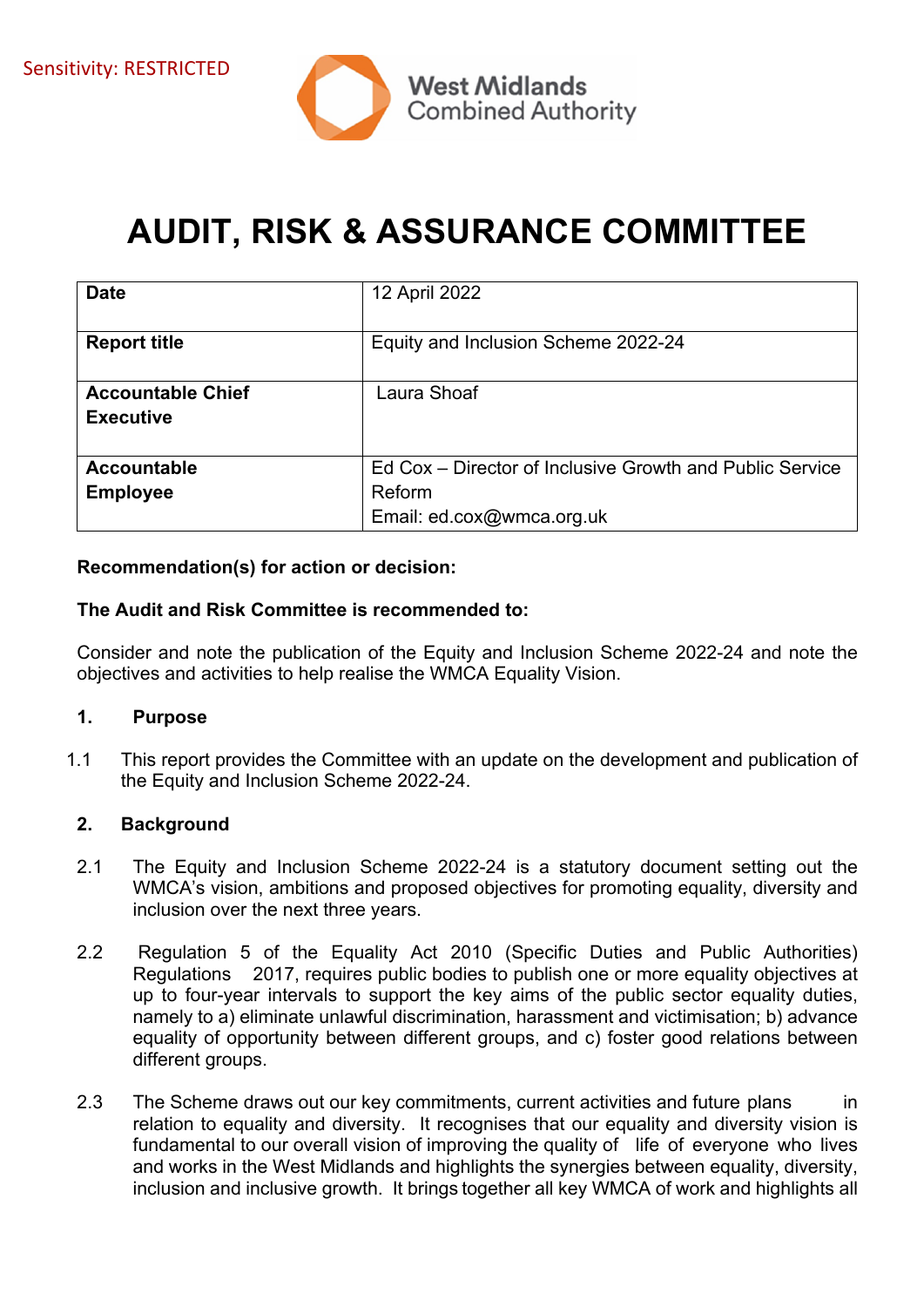

different activities that are likely to have direct or indirect positive equality impact under one unified equalities action plan.

2.4 The Scheme takes a holistic approach, recognising that true commitment to equality and diversity goes beyond just the nine protected characteristics, with a strong focus on positive socio-economic outcomes. The scheme is fully aligned with the WMCA Corporate Strategy 2022-24

#### **3. Scheme objectives**

- 3.1 The Equity and Inclusion Scheme is structured around four key objectives three external and one workforce/internal one. Developing equality objectives is a key legislative requirement for all public authorities. WMCA Equity Scheme objectives comprise a number of themes and deliverables and is accompanied by an action plan. The objectives are outlined below:
- 3.2 **Objective 1:** Provide accessible, affordable, safe and inclusive transport services to our wide range of customers

Key themes include: Transport safety and security; delivering an accessible and inclusive commonwealth games experience; ensuring services offer good value for money and people are able to access employment, education and leisure opportunities; narrowing the sustainable travel inclusion gap and ensuring sustainable travel modes are more easily accessible; improving customer experience and better understanding diverse customer needs; ensuring infrastructure, information and services are accessible to more people with a customer service that meets individual needs, and ensuring transport strategies are inclusive and promote an equitable network.

3.3 **Objective 2:** Deliver schemes, strategies and programmes across the WMCA that help deliver positive equality and inclusion outcomes, also reducing socio-economic disadvantage and poverty, for our region's diverse communities

Key themes include: Affordable and inclusive housing provision; delivering skills equity; delivering on the promise of more inclusive growth shaping investment, infrastructure and services around social and economic goals; supporting positive, proactive and preventative approaches to citizen wellbeing and engagement

3.4 **Objective 3:** Ensure equality is embedded within all key WMCA work areas, the WCMA has a strong regional influencing role around the equalities agenda and decision making is informed by the needs of our diverse communities

Key themes include: Embedding equality considerations in decision making; strengthening our approach to community engagement; supporting positive social value outcomes through procurement activities; working with partners to influence change and tackle diversity and inclusion challenges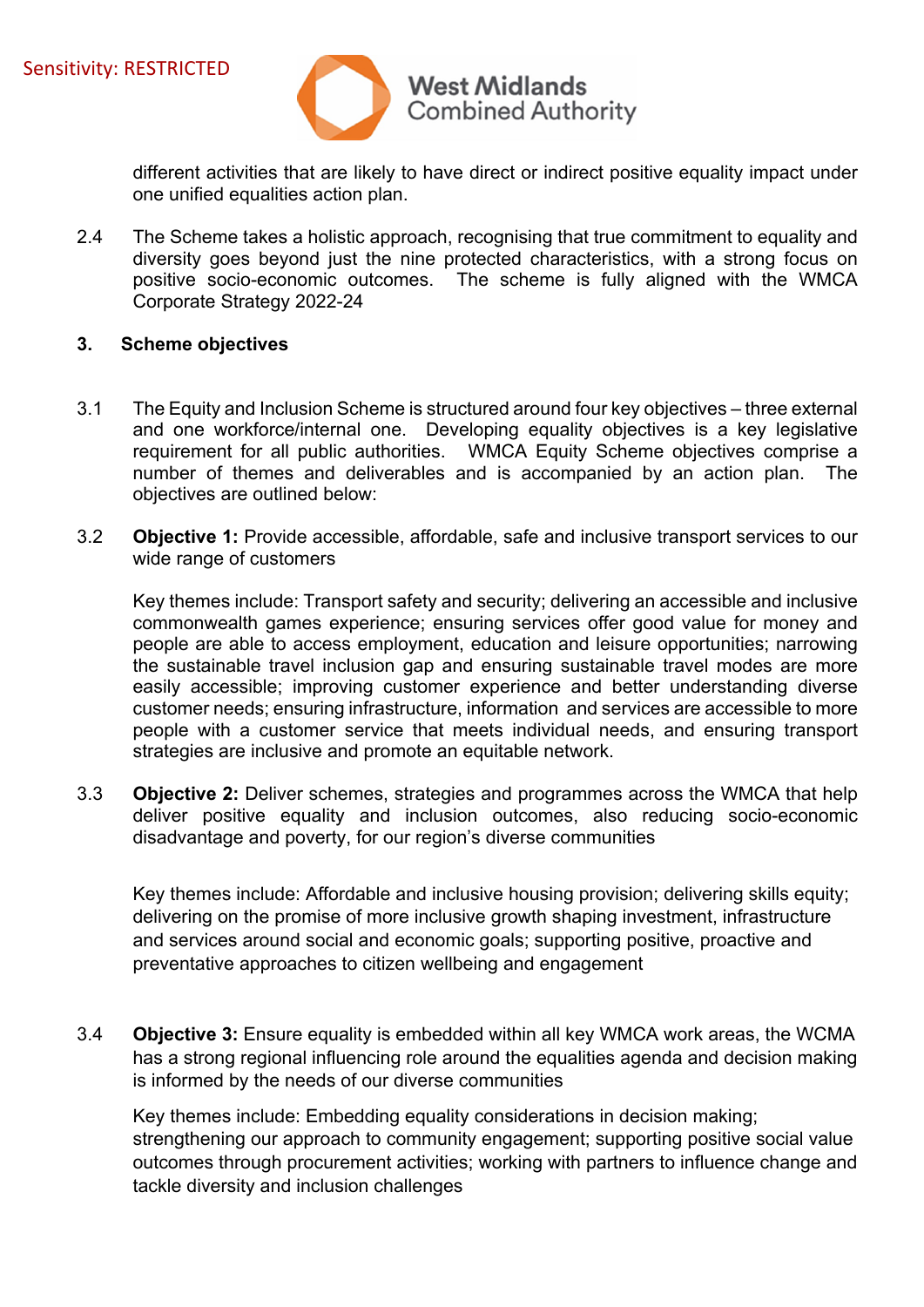

3.5 **Objective 4** Provide an accessible, diverse and inclusive working environment by improving the recruitment, retention, progression, development and overall experience of people employed by the WMCA, enabling the organisation to become an inclusive employer of choice where equality informs our culture and behaviours.

Key themes include: Attracting and appointing a diverse range of candidates; Improving employee equality competencies; Supporting enhanced visibility of the equality agenda in the workplace; giving employees a voice; ensuring equalities is fully embedded within key employee lifecycle processes; supporting employee wellbeing ensuring positive mental health and wellbeing are championed; improving the quality of workforce data

3.6 The Equality Scheme includes a comprehensive action plan for each objective to support positive equality outcomes for employees, service users and West Midlands residents.

## **4. Public Engagement**

- 4.1 While there is no statutory obligation for us to consult on the Equality Scheme, we finalised a 6-week engagement period where the public (including key regional and local community and equality groups) were given the opportunity to comment on the scheme principles. The scheme was communicated via social media, on our website and to our list of equality contacts. The scheme was available in a number of alternative formats, e.g., easy read, plain English, large print and audio.
- 4.2 Overall 173 responses were received. The majority of responses were from members of the public but there were also a number of organisational responses (e.g., Guide dogs, YCA, No Limits to Health). The feedback received was broadly positive and the majority of respondents supported the Scheme objectives. There were no specific recommendations to make changes to the Scheme content and structure. The Scheme has been published on the WMCA website and is available in a number of alternative formats.

## **5. Financial Implications**

There is no financial impact in relation to this report. Activities/initiatives included in the scheme have been considered as part of individual budgets

## **6. Legal Implications**

The WMCA has a statutory obligation (Regulation 5 of the Equality Act 2010-Specific Duties and Public Authorities Regulations 2017), to publish equality objectives at up to four-year intervals to support the key aims of the public sector equality duties.

## **7. Equalities Implications**